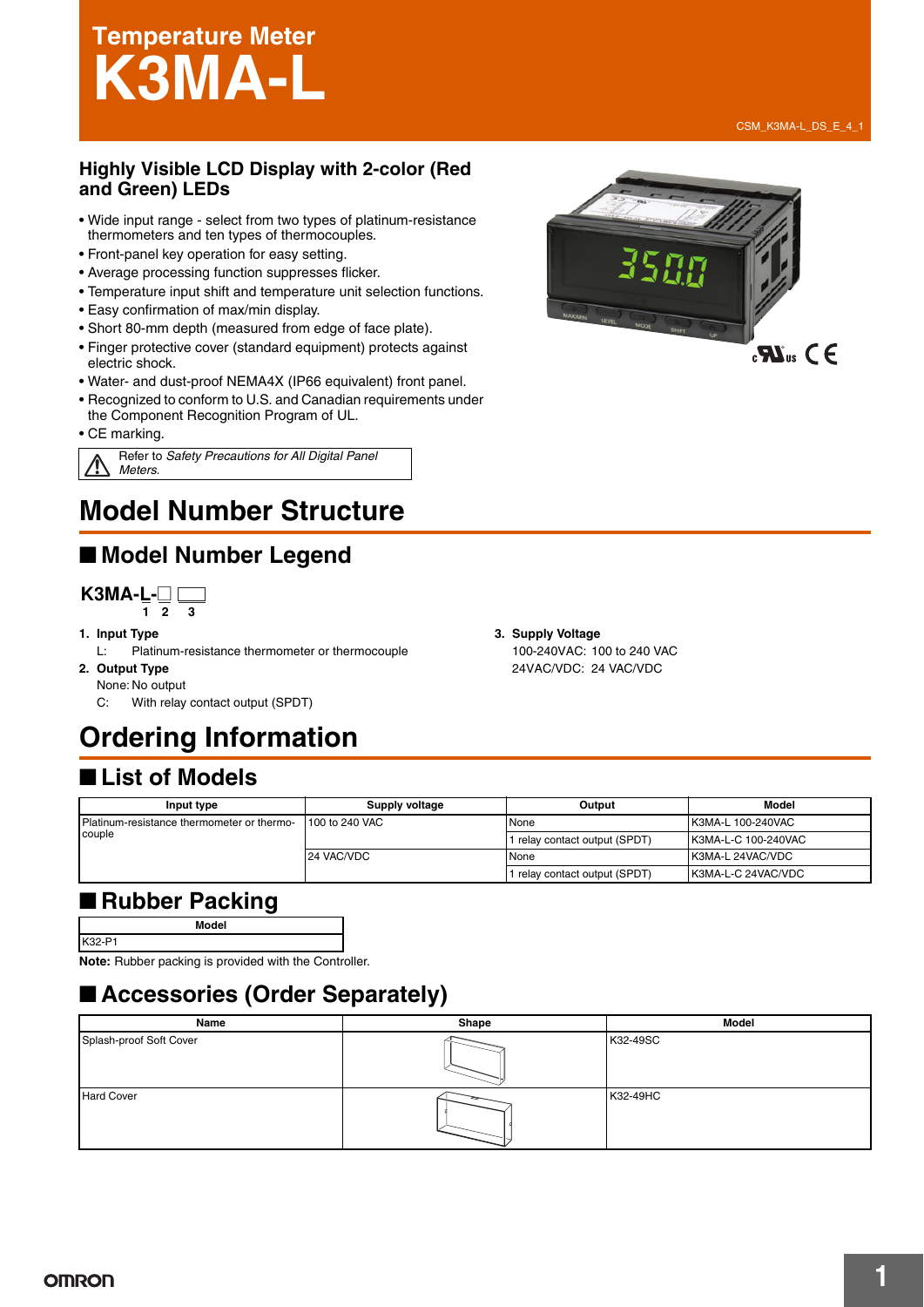# **Specifications**

# ■ **Ratings**

|                                                  | K3MA-L 100-240VAC, K3MA-L-C 100-240VAC                                                                                                                                                                                                                                                                                    |                                                                                                                                                                                                      | K3MA-L 24VAC/VDC, K3MA-L-C 24VAC/VDC                                                                                                                                                                                              |  |  |  |
|--------------------------------------------------|---------------------------------------------------------------------------------------------------------------------------------------------------------------------------------------------------------------------------------------------------------------------------------------------------------------------------|------------------------------------------------------------------------------------------------------------------------------------------------------------------------------------------------------|-----------------------------------------------------------------------------------------------------------------------------------------------------------------------------------------------------------------------------------|--|--|--|
| <b>Supply voltage</b>                            | 100 to 240 VAC                                                                                                                                                                                                                                                                                                            |                                                                                                                                                                                                      | 24 VAC (50/60 Hz), 24 VDC                                                                                                                                                                                                         |  |  |  |
| Operating voltage range                          | 85% to 110% of the rated supply voltage                                                                                                                                                                                                                                                                                   |                                                                                                                                                                                                      |                                                                                                                                                                                                                                   |  |  |  |
| <b>Power consumption</b><br>(under maximum load) | 6 VA max.                                                                                                                                                                                                                                                                                                                 |                                                                                                                                                                                                      | 4.5 VA max. (24 VAC)<br>4.5 W max. (24 VDC)                                                                                                                                                                                       |  |  |  |
| <b>Insulation resistance</b>                     | 20 $\text{M}\Omega$ min. (at 500 VDC) between external terminal and case.<br>Insulation provided between inputs, outputs, and power supply.                                                                                                                                                                               |                                                                                                                                                                                                      |                                                                                                                                                                                                                                   |  |  |  |
| <b>Dielectric strength</b>                       | 2.000 VAC for 1 min between external terminal and case.<br>Insulation provided between inputs, outputs, and power supply.                                                                                                                                                                                                 |                                                                                                                                                                                                      |                                                                                                                                                                                                                                   |  |  |  |
| <b>Noise immunity</b>                            | mon mode.<br>$\pm$ 1 µs, or 100 ns for square-wave noise with 1 ns.                                                                                                                                                                                                                                                       |                                                                                                                                                                                                      | $\pm$ 1,500 V on power supply terminals in normal or com- $\pm$ 480 V on power supply terminals in normal mode.<br>$±1.500$ V in common mode.<br>$\pm$ 1 µs, or 100 ns for square-wave noise with 1 ns.                           |  |  |  |
| <b>Vibration resistance</b>                      | Vibration: 10 to 55 Hz, Acceleration: 50 m/s <sup>2</sup><br>5 min each in X, Y, and Z directions for 10 sweeps.                                                                                                                                                                                                          |                                                                                                                                                                                                      |                                                                                                                                                                                                                                   |  |  |  |
| <b>Shock resistance</b>                          | 150 m/s <sup>2</sup> (100 m/s <sup>2</sup> for relay contact outputs) 3 times each on 3 axes, 6 directions.                                                                                                                                                                                                               |                                                                                                                                                                                                      |                                                                                                                                                                                                                                   |  |  |  |
| <b>Ambient temperature</b>                       | Operating: $-10^{\circ}$ C to 55 $^{\circ}$ C (with no condensation or icing)<br>Storage: $-25^{\circ}$ C to 65 $^{\circ}$ C (with no condensation or icing)                                                                                                                                                              |                                                                                                                                                                                                      |                                                                                                                                                                                                                                   |  |  |  |
| <b>Ambient humidity</b>                          | Operating: 25% to 85% (with no condensation)                                                                                                                                                                                                                                                                              |                                                                                                                                                                                                      |                                                                                                                                                                                                                                   |  |  |  |
| Approved safety standards                        | UL3121-1, conforms to EN61010-1 (Pollution degree 2/overvoltage category II)<br>Conforms to VDE0106/P100 (finger protection)                                                                                                                                                                                              |                                                                                                                                                                                                      |                                                                                                                                                                                                                                   |  |  |  |
| <b>EMC</b>                                       | (EMI)<br><b>Emission Enclosure:</b><br><b>Emission AC Mains:</b><br>(EMS)<br>Immunity ESD:<br>Immunity RF-interference:<br><b>Electrical Fast Transient Noise:</b><br>Immunity Burst Noise:<br>Immunity Surge:<br>Immunity Conducted Disturbance: EN61000-4-6: 3 V (0.15 to 80 MHz)<br>Immunity Voltage Dip/Interrupting: | EN61326+A1<br>CISPR 11 Group 1 class A<br>CISPR 11 Group 1 class A<br>EN61326+A1 Industry<br>EN61000-4-4: 2 kV (power line)<br>1 kV line to line (I/O signal line)<br>EN61000-4-5: 1 kV (power line) | Industry<br>EN61000-4-2: 4 kV contact discharge<br>8 kV air discharge<br>EN61000-4-3: 10 V/m (amplitude-modulated, 80 MHz to 1 GHz)<br>2 kV line to ground (power line)<br>EN61000-4-11: 0.5 cycle, 0, 180°, 100% (rated voltage) |  |  |  |
| Weight                                           | Approx. 200 g                                                                                                                                                                                                                                                                                                             |                                                                                                                                                                                                      |                                                                                                                                                                                                                                   |  |  |  |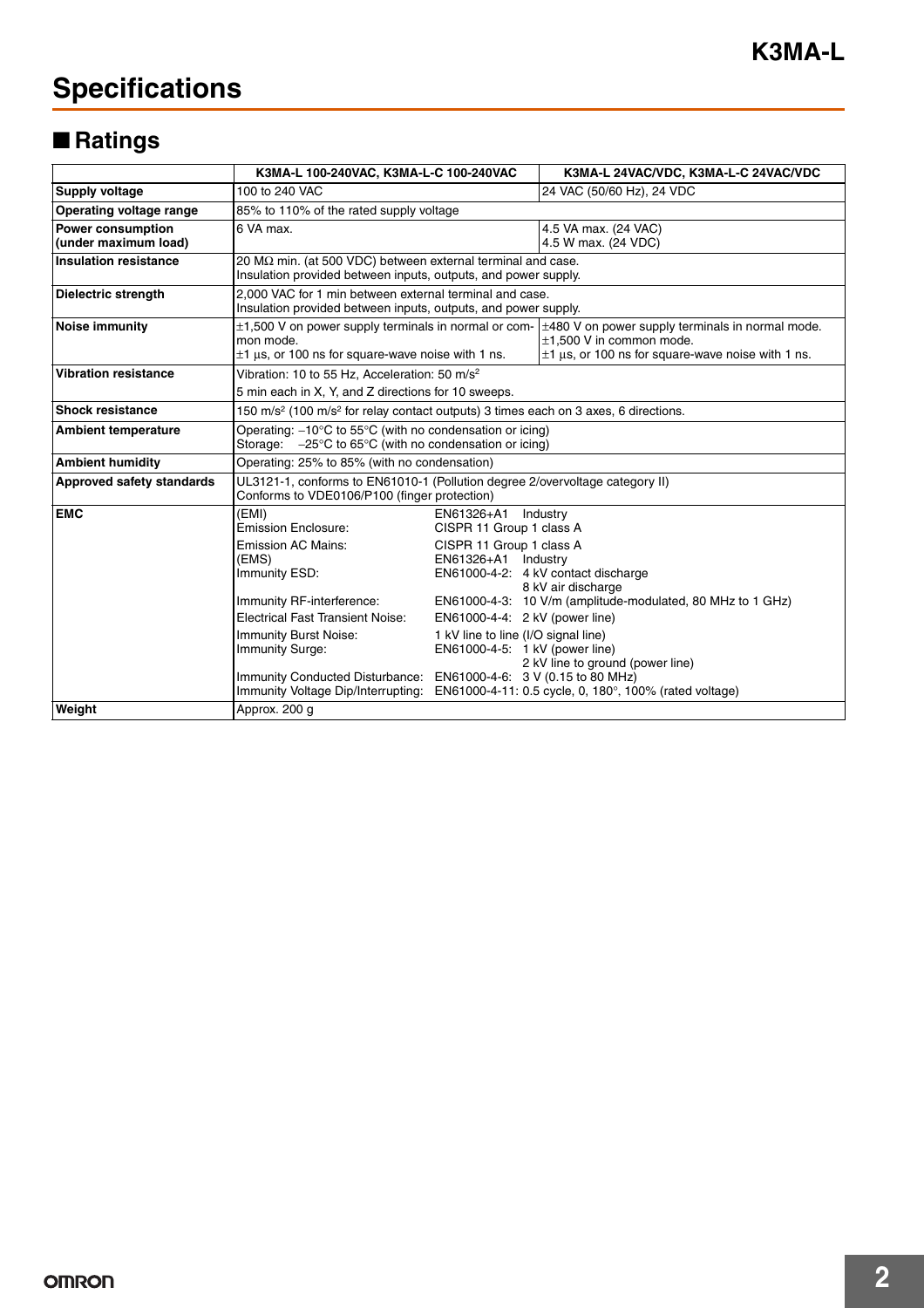### ■ **Characteristics**

| Indication accuracy (at 23±5°C)<br>(See note.) | Thermocouple:<br>$(\pm 0.5\%$ of indication value or $\pm 1^{\circ}$ C, whichever greater) $\pm 1$ digit max.<br>Platinum-resistance thermometer:<br>$(\pm 0.5\%$ of indication value or $\pm 1^{\circ}$ C, whichever greater) $\pm 1$ digit max. |  |  |  |  |
|------------------------------------------------|---------------------------------------------------------------------------------------------------------------------------------------------------------------------------------------------------------------------------------------------------|--|--|--|--|
| Input                                          | Thermocouple: K, J, T, E, L, U, N, R, S, B<br>Platinum-resistance thermometer: JPt100, Pt100                                                                                                                                                      |  |  |  |  |
| Measurement method                             | Double integral method                                                                                                                                                                                                                            |  |  |  |  |
| <b>Sampling period</b>                         | 500 ms                                                                                                                                                                                                                                            |  |  |  |  |
| Display refresh period                         | Sampling period (sampling times multiplied by number of averaging times if average processing is selected.)                                                                                                                                       |  |  |  |  |
| Max. displayed digits                          | 4 digits (-1999 to 9999)                                                                                                                                                                                                                          |  |  |  |  |
| <b>Display</b>                                 | 7-segment digital display, Character height: 14.2 mm                                                                                                                                                                                              |  |  |  |  |
| <b>Polarity display</b>                        | "-" is displayed automatically with a negative input signal.                                                                                                                                                                                      |  |  |  |  |
| Zero display                                   | Leading zeros are not displayed.                                                                                                                                                                                                                  |  |  |  |  |
| Input shift                                    | Input shift equivalent to the setting value supported for all points within the sensor measurement range.                                                                                                                                         |  |  |  |  |
| <b>Hold function</b>                           | Max hold (maximum value), Min hold (minimum value)                                                                                                                                                                                                |  |  |  |  |
| <b>Hysteresis setting</b>                      | Programmable with front-panel key inputs (0001 to 9999).                                                                                                                                                                                          |  |  |  |  |
| <b>Other functions</b>                         | Display color change (green (red), green, red (green), red)<br>Average processing (simple average OFF/2/4/8 operations)<br>Setting change lockout<br>Parameter initialization                                                                     |  |  |  |  |
| Output                                         | Relay contact (SPDT)                                                                                                                                                                                                                              |  |  |  |  |
| Delay in comparative outputs                   | $1$ s max.                                                                                                                                                                                                                                        |  |  |  |  |
| Degree of protection                           | NEMA4X for indoor use (equivalent to IP66)<br>Front panel:<br>IEC standard IP20<br>Rear case:<br>IEC standard IP00 + finger protection (VDE0106/100)<br>Terminals:                                                                                |  |  |  |  |
| <b>Memory protection</b>                       | Non-volatile memory (EEPROM) (possible to rewrite 100,000 times)                                                                                                                                                                                  |  |  |  |  |

**Note:** The indication accuracy of the K thermocouple at a temperature of −200 to 1300°C is ±2°C ±1 digit maximum.

The indication accuracy of the T and N thermocouples at a temperature of −100°C or less is ±2°C ±1 digit maximum.

The indication accuracy of the U and L thermocouples at any temperature is  $\pm 2^{\circ}\text{C}\pm 1$  digit maximum.

The indication accuracy of the B thermocouple at a temperature of 400 $^{\circ}$ C or less is unrestricted.

The indication accuracy of the R and S thermocouples at a temperature of 200°C or less is  $\pm 3^{\circ}\text{C}\pm1$  digit maximum.

### ■ **Measuring Ranges**

#### **Platinum-resistance Thermometer**

| Input     |        |                | Pt100             | <b>JPt100</b> |                   |              |
|-----------|--------|----------------|-------------------|---------------|-------------------|--------------|
| Range     | $\sim$ | $-200$ to 850  | $-199.9$ to 500.0 | 0.0 to 100.0  | $-199.9$ to 500.0 | 0.0 to 100.0 |
|           |        | $-300$ to 1500 | $-199.9$ to 900.0 | 0.0 to 210.0  | $-199.9$ to 900.0 | 0.0 to 210.0 |
| Parameter |        |                |                   |               |                   |              |

#### **Thermocouple**

| Input     |         |                    |                        |                        |                        |                       |                           |                    |                        |                     |                          | N                    |              |              | в                   |
|-----------|---------|--------------------|------------------------|------------------------|------------------------|-----------------------|---------------------------|--------------------|------------------------|---------------------|--------------------------|----------------------|--------------|--------------|---------------------|
| Range     | $\circ$ | -200<br>to<br>1300 | $-20.0$<br>to<br>500.0 | $-100$<br>l to<br>850  | $-20.0$<br>to<br>400.0 | $-200$<br>l to<br>400 | $-199.9$<br>l to<br>400.0 | 10<br>' to<br>600  | $-100$<br>l to<br>850  | $-200$<br>to<br>400 | $-199.9$<br>lto<br>400.0 | $-200$<br>to<br>1300 | to<br>1700   | I to<br>1700 | 100<br>' to<br>1800 |
|           | ∘⊏      | -300<br>to<br>2300 | 0.0<br>to<br>900.0     | $-100$<br>l to<br>1500 | 0.0<br>l to<br>750     | $-300$<br>l to<br>700 | $-199.9$<br>l to<br>700.0 | 10<br>' to<br>1100 | $-100$<br>l to<br>1500 | $-300$<br>to<br>700 | $-199.9$<br>to<br>700.0  | $-300$<br>to<br>2300 | l to<br>3000 | l to<br>3000 | 300<br>' to<br>3200 |
| Parameter |         |                    |                        |                        |                        |                       | - 10                      |                    |                        |                     | ĮЦ                       | i5                   | i'n          |              |                     |

### ■ **Input/Output Ratings**

#### **Relay Contact Output**

| <b>Item</b>                                                             | Resistive load ( $cos\phi = 1$ )                                        | Inductive load ( $cos\phi = 0.4$ , L/R = 7 ms) |  |  |  |
|-------------------------------------------------------------------------|-------------------------------------------------------------------------|------------------------------------------------|--|--|--|
| Rated load (UL ratings)                                                 | 5 A at 250 VAC, 5 A at 30 VDC                                           | 1.5 A at 250 VAC, 1.5 A at 30 VDC              |  |  |  |
| <b>Rated carry current</b>                                              | 5 A max. (at COM terminal)                                              |                                                |  |  |  |
| Max. contact voltage                                                    | 400 VAC, 150 VDC                                                        |                                                |  |  |  |
| Max. contact current                                                    | 5 A (at COM terminal)                                                   |                                                |  |  |  |
| Max. switching capacity                                                 | 2,000 VA, 192 W                                                         | 375 VA, 30 W                                   |  |  |  |
| Min. permissible load<br>(P level, reference value)                     | 10 mA at 5 VDC                                                          |                                                |  |  |  |
| <b>Mechanical life</b>                                                  | 20,000,000 times min. (at a switching frequency of 1,200 time/min)      |                                                |  |  |  |
| <b>Electrical life</b><br>(at an ambient temperature of $20^{\circ}$ C) | 100,000 times min. (at a rated load switching frequency of 10 time/min) |                                                |  |  |  |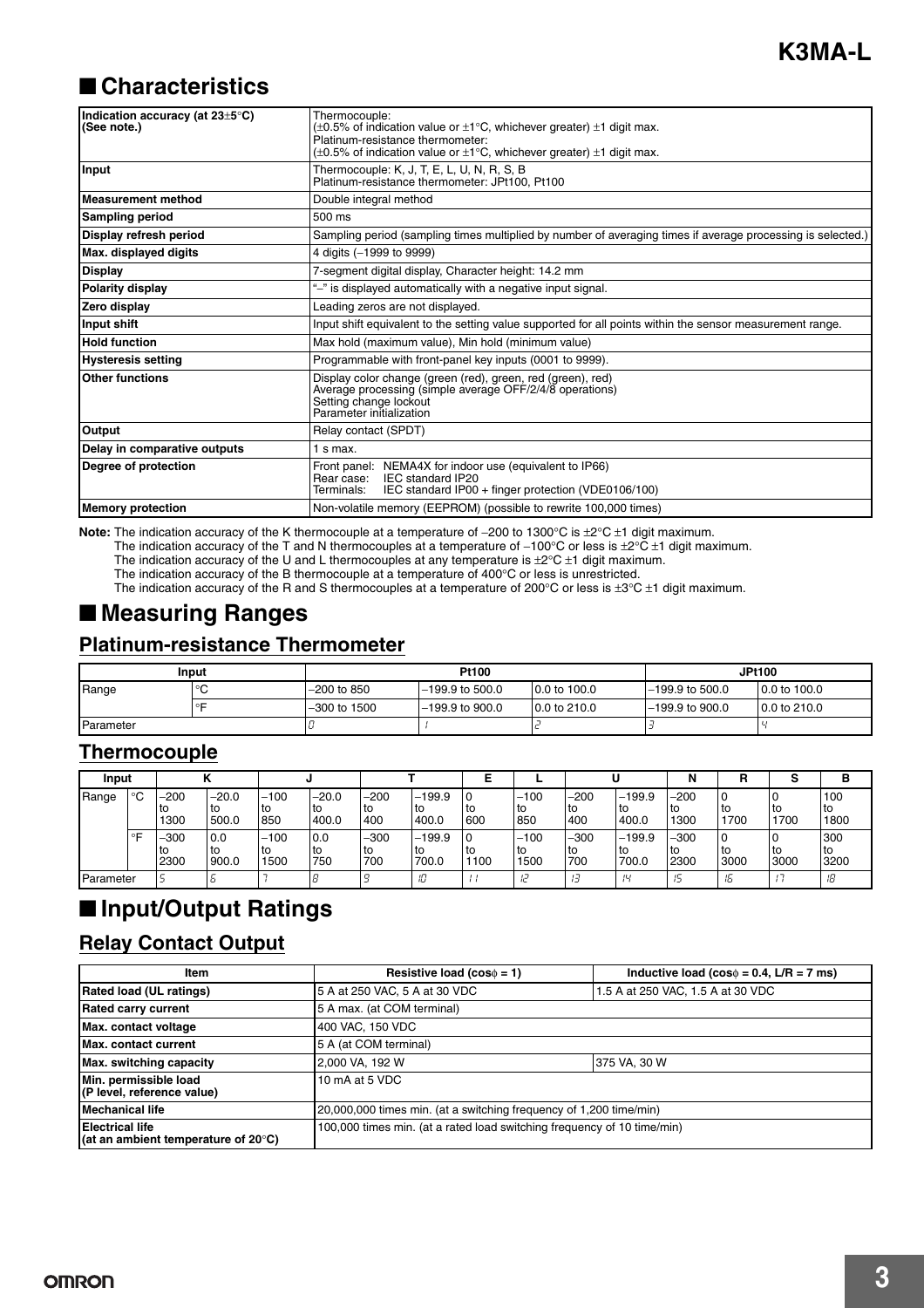# **Connections**

# ■ **Terminal Arrangement**



Output<br>terminals





resistance thermometer input

| <b>Terminal No.</b>                           | Name                                                       | <b>Description</b>                                                       |
|-----------------------------------------------|------------------------------------------------------------|--------------------------------------------------------------------------|
| $(A1)$ $(A2)$                                 | Operation power                                            | Connects the operation power supply.                                     |
| $(E4)$ - $(E6)$ - $(E5)$                      | Thermocouple or platinum-resistance ther-<br>mometer input | Connects the thermocouple or platinum-resis-<br>tance thermometer input. |
| $\bigoplus$ , $\bigoplus$ $\cdot$ $\bigoplus$ | Outputs                                                    | Outputs the relay outputs.                                               |

# ■ **Block Diagram**



**Note:** Relay output models only.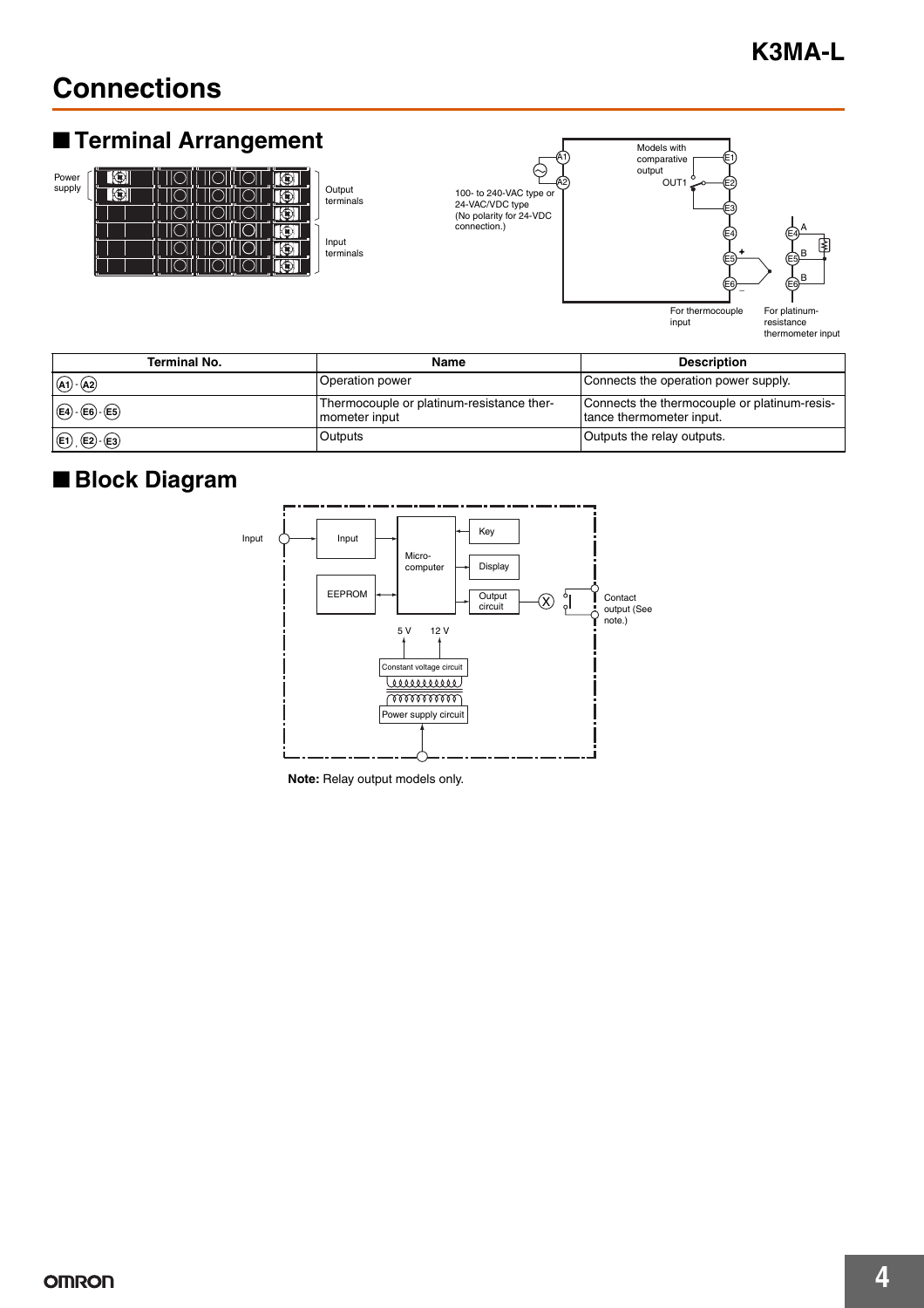# **Operation**

### ■ **Main Functions**

#### **Input Types and Ranges**

| Parameter          | <b>Setting</b> | Input type          | Meaning       |                               |                                     |  |  |
|--------------------|----------------|---------------------|---------------|-------------------------------|-------------------------------------|--|--|
| $\overline{L}$ n-E | Π              | Platinum-resistance | Pt100         | -200 to 850 $^{\circ}$ C      | $-300$ to 1500 $\mathrm{^{\circ}F}$ |  |  |
|                    |                | thermometer         |               | -199.9 to 500.0°C             | $-1999$ to $900.0^{\circ}$ F        |  |  |
|                    | 2              |                     |               | 0.0 to $100.0^{\circ}$ C      | 0.0 to 210.0 $\degree$ F            |  |  |
|                    | 3              |                     | <b>JPt100</b> | $-199.9$ to $500.0^{\circ}$ C | $-199.9$ to $900.0^{\circ}$ F       |  |  |
|                    |                |                     |               | 0.0 to $100.0^{\circ}$ C      | 0.0 to 210.0 $\degree$ F            |  |  |
|                    |                | Thermocouple        | K             | $-200$ to 1300 $^{\circ}$ C   | $-300$ to 2300 $\degree$ F          |  |  |
|                    | Б              |                     |               | $-20.0$ to $500.0^{\circ}$ C  | 0.0 to 900.0°F                      |  |  |
|                    |                |                     |               | -100 to 850 $^{\circ}$ C      | $-100$ to 1500°F                    |  |  |
|                    | 8              |                     |               | $-20.0$ to $400.0^{\circ}$ C  | 0.0 to 750.0°F                      |  |  |
|                    | 9              |                     | T             | -200 to 400 $^{\circ}$ C      | $-300$ to $700^\circ$ F             |  |  |
|                    | 10             |                     |               | –199.9 to 400.0°C             | $-199.9$ to 700.0°F                 |  |  |
|                    | $\pm$          |                     | E             | 0 to $600^{\circ}$ C          | 0 to 1100°F                         |  |  |
|                    | ΙZ             |                     |               | $-100$ to 850 $^{\circ}$ C    | $-100$ to 1500 $\degree$ F          |  |  |
|                    | 13             |                     | U             | -200 to 400 $^{\circ}$ C      | $-300$ to $700^{\circ}$ F           |  |  |
|                    | $\mu$          |                     |               | $-199.9$ to $400.0^{\circ}$ C | $-199.9$ to 700.0°F                 |  |  |
|                    | 15             |                     | N             | $-200$ to 1300 $^{\circ}$ C   | $-300$ to 2300°F                    |  |  |
|                    | 15             |                     | R             | 0 to 1700 $\degree$ C         | 0 to 3000°F                         |  |  |
|                    | 17             |                     | S             | 0 to 1700 $\degree$ C         | 0 to 3000°F                         |  |  |
|                    | 18             |                     | B             | 100 to 1800°C                 | 300 to 3200°F                       |  |  |

**Note:** The initial value is "5: thermocouple K (−200 to 1300°C/−300 to 2300°F)."

#### **Temperature Unit Selection**

Either centigrade ( $^{\circ}$ C) or fahrenheit ( $^{\circ}$ F) can be selected as the temperature unit.

| <b>Parameter</b> | Setting | Meaning                    |
|------------------|---------|----------------------------|
| ld-U             |         | Display in °C.             |
|                  |         | Display in <sup>o</sup> F. |

#### **OUT Types (Comparative Output Models Only)**

OUT 1 can be set to operate in one of the three following modes in accordance with the compared values:

**•** Upper limit (High Acting):

The output is turned ON when the measurement value is greater than its set value.

#### **Upper Limit (High Acting) Lower Limit (Low Acting)**





**•** Lower limit (Low Acting):

The output is turned ON when the measurement value is less than its set value.

**•** Upper and lower limits (Outside Band Acting):

An upper limit (H set value) and lower limit (L set value) can be set independently.

The output is turned ON when the measurement value is greater than the upper-limit set value or less than the lower-limit set value.

|        | <b>Parameter</b> | <b>Setting</b>     | <b>Meaning</b>                                                                 |
|--------|------------------|--------------------|--------------------------------------------------------------------------------|
| āue te |                  | HΕ                 | Upper limit: Alarm op-<br>erates at upper limit.                               |
|        |                  | Lā                 | Lower limit: Alarm op-<br>erates at lower limit.                               |
|        |                  | $H$ <sup>-La</sup> | Upper and lower lim-<br>its: Alarm operates at<br>upper and lower lim-<br>its. |

#### **Upper and Lower Limits (Outside Band Acting)**

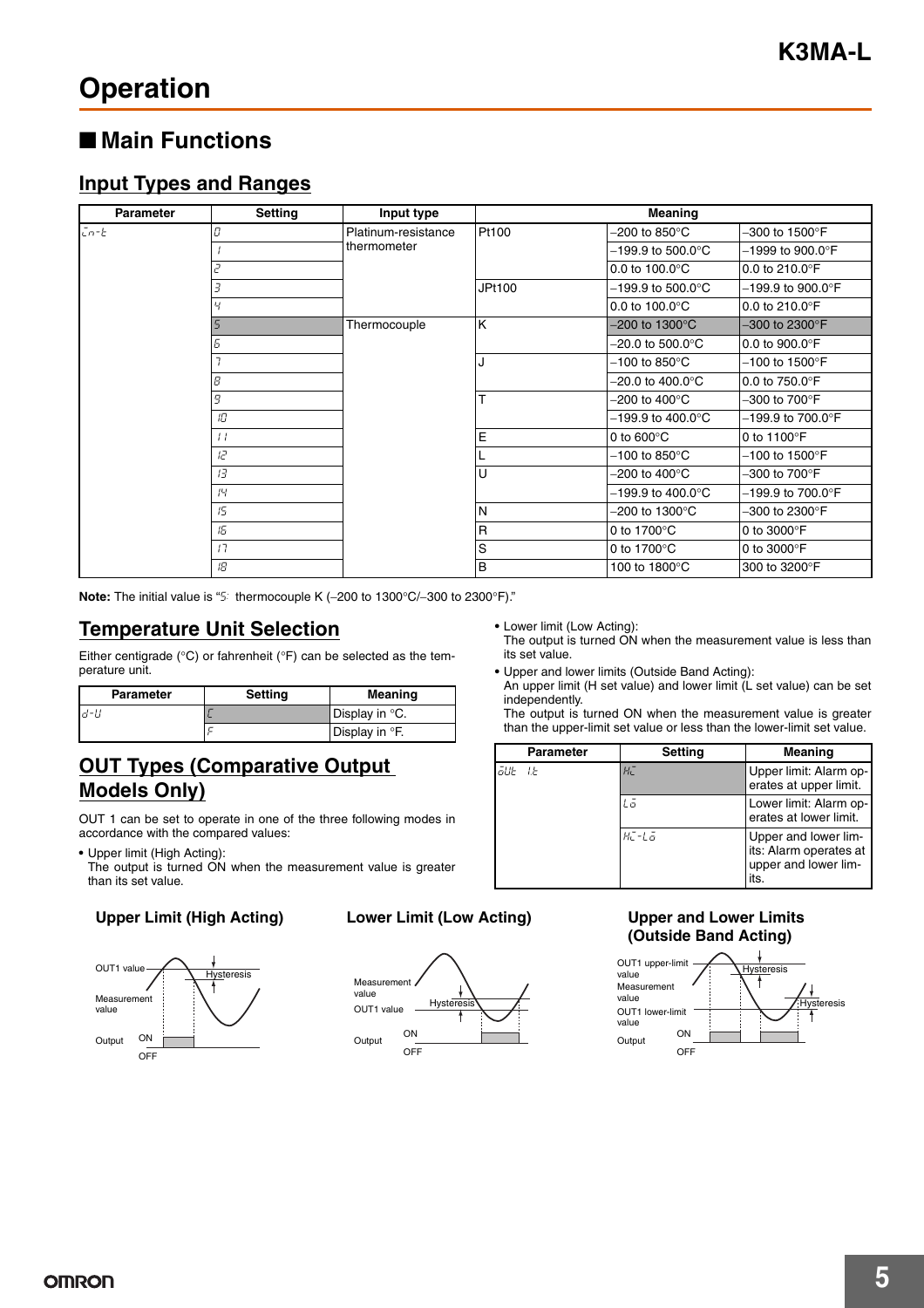### **Temperature Input Shift**

Input shift equivalent to the setting value supported for all points within the sensor measurement range.





#### **Parameter Initialization**

This function returns all of the parameters to their initial values.

| <b>Parameter</b> | <b>Setting</b> | <b>Meaning</b>                   |
|------------------|----------------|----------------------------------|
| ヒロヒヒ             |                |                                  |
|                  | on             | Initializes all parame-<br>ters. |

Use this to reset the K3MA-L after returning it to its factory-set condition.

#### **Average Processing**

Average processing stabilizes displayed values to minimize flicker by averaging the fluctuating input signals. Average processing can be performed for the measurement values in either of four steps (OFF, 2 times, 4 times, or 8 times).



This is useful for ignoring rapid fluctuations, e.g., eliminating spike noise.

#### **Hysteresis (Comparative Output Models Only)**

The hysteresis of comparative outputs can be set to prevent chattering in the output when the measurement value fluctuates finely near the OUT value.

#### **Upper limit (high acting)**



#### **Changing the Display Color**

The color of the value displayed can be set to either red or green. For comparative output models, the display color can be set to change from green to red, or from red to green, according to the status of the comparison criterion.



#### **Display Auto-return Time**

This function automatically returns the display to the operation level's current value if no keys are pressed for a preset time (called the display auto-return time).

#### **Move-to-Protect-Level Time**

The time required to shift to the protect level can be set as desired.

#### **MAX/MIN Display**

The maximum and minimum measurement (display) values from the time the power is turned ON until the current time can be stored and displayed. This is useful, for example, when measuring the maximum value.

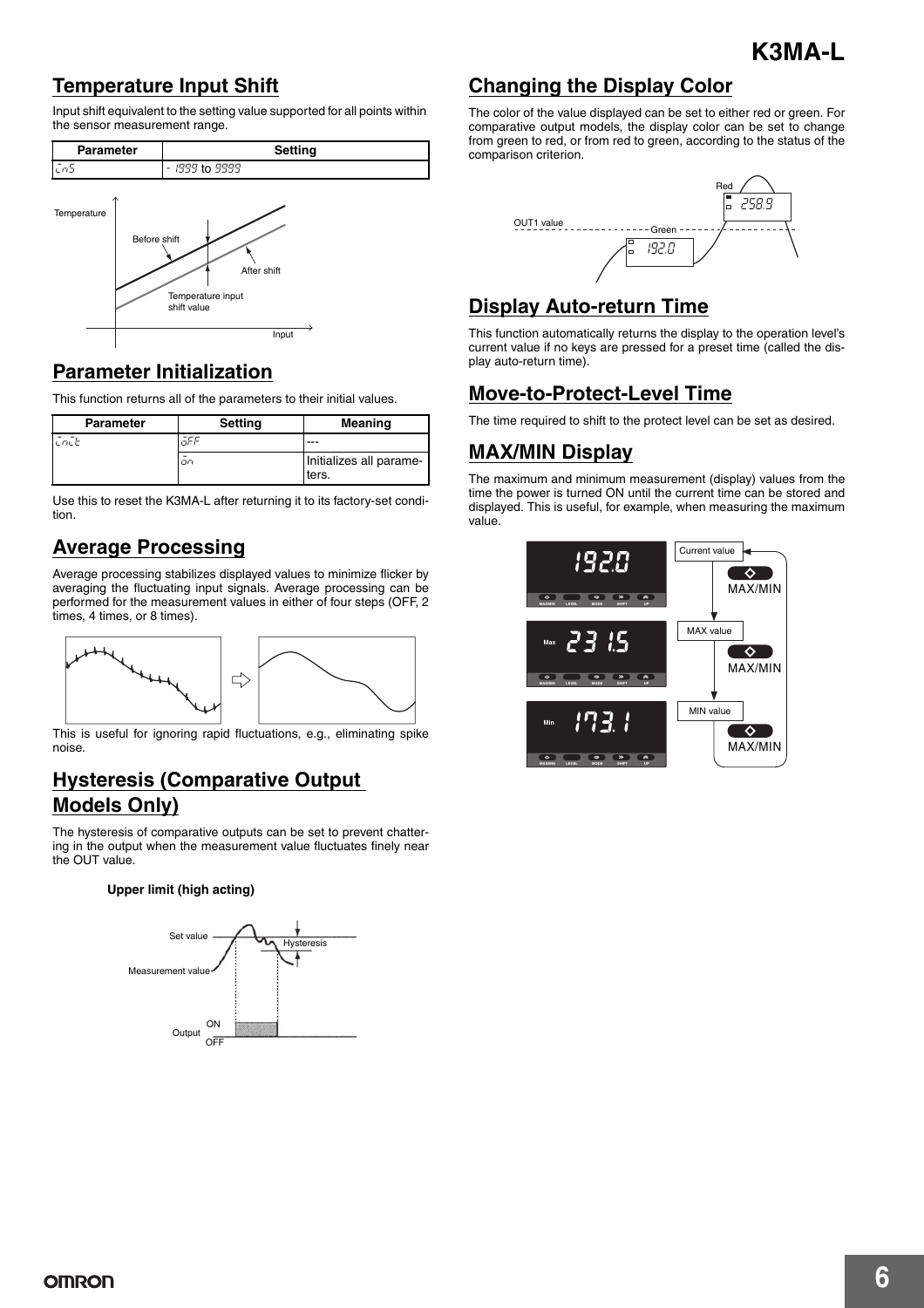# **Nomenclature**



| Name                                                         |  | <b>Functions</b>                                                                                                     |  |
|--------------------------------------------------------------|--|----------------------------------------------------------------------------------------------------------------------|--|
| 1. Main indicator                                            |  | Displays current values, parameters, and set values.                                                                 |  |
| 2. Opera-                                                    |  | Lit when output 1 is ON.                                                                                             |  |
| tion indica- SV                                              |  | Lit when a set value is being displayed or changed.                                                                  |  |
| tors<br>Max                                                  |  | Lit when the main indicator is showing the MAX value.                                                                |  |
| Lit when the main indicator is showing the MIN value.<br>Min |  |                                                                                                                      |  |
| 3. Level indicator                                           |  | Displays the current level that the K3MA-L is in. (See below for details.)                                           |  |
| 4. MAX/MIN Key                                               |  | Used to display the MAX and MIN values when a measurement value is being displayed.                                  |  |
| 5. Level Key                                                 |  | Used to change the level.                                                                                            |  |
| 6. Mode Key                                                  |  | Used to allow the main indicator to indicate parameters sequentially.                                                |  |
| 7. Shift Key                                                 |  | Used to enable a set value to be changed. When changing a set value, this key is used to move along the digits.      |  |
| 8. Up Key                                                    |  | Used to change a set value. Used to set or clear a forced-zero function when a measurement value is being displayed. |  |

| <b>Level indicator</b> | Level                     |  |
|------------------------|---------------------------|--|
| P                      | Protect                   |  |
| Not lit                | Operation                 |  |
| R                      | Adjustment                |  |
|                        | Initial setting           |  |
|                        | Advanced-function setting |  |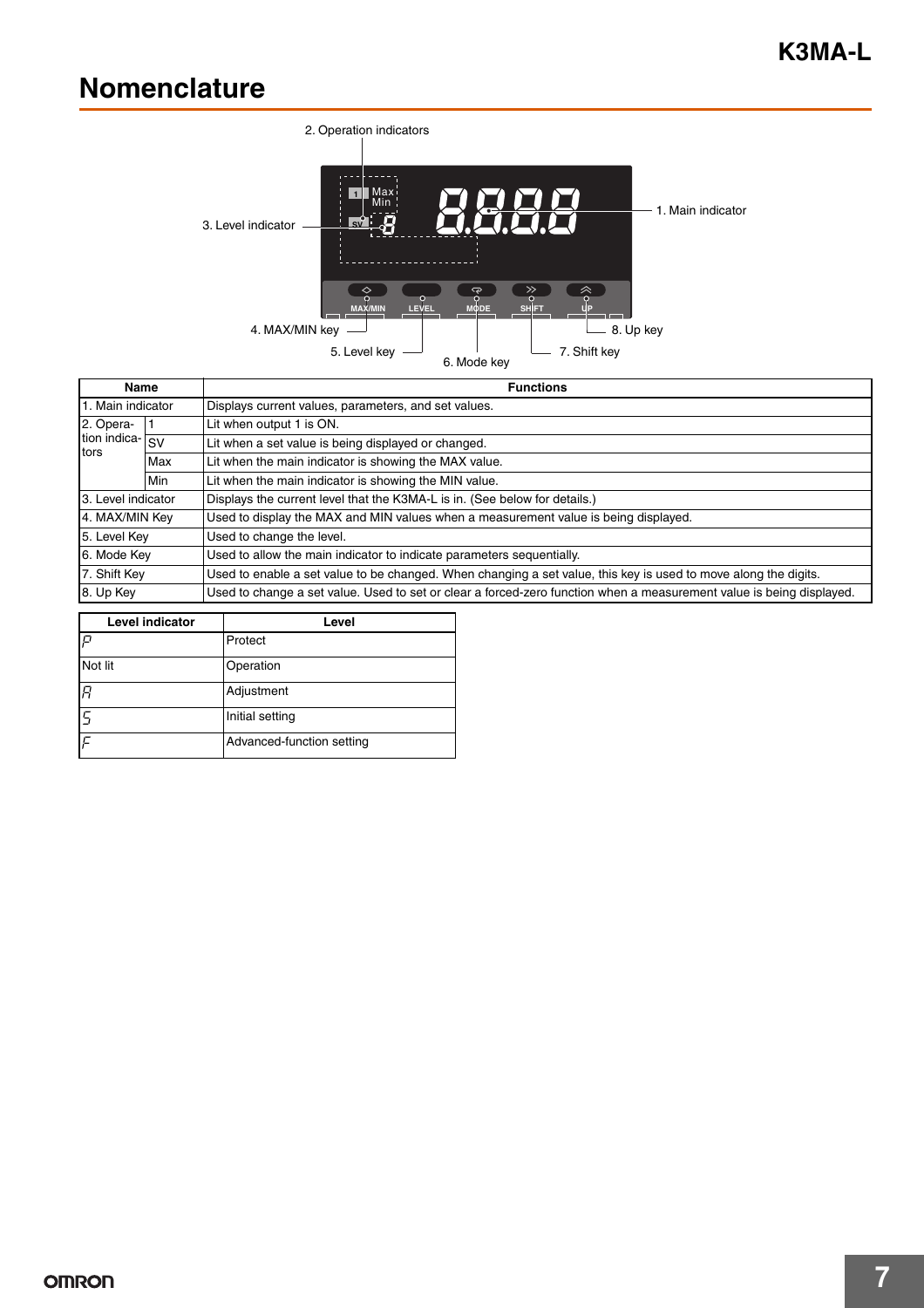# **Dimensions**



# **Application Examples**

**Monitoring the temperature of an industrial furnace**



- Monitoring the temperature of an industrial furnace/sintering furnace.
- Monitoring/alarm function for disinfecting equipment.

#### **Sending a temperature alarm for molding equipment**



- Monitoring (failsafe checking) abnormal temperatures in molding equipment.
- Monitoring the liquid temperature for cleaning devices.

#### **Monitoring the bearing temperature for a generator motor**



- Monitoring temperature rises in electric power generating facilities.
- Inspecting temperatures in machines and devices.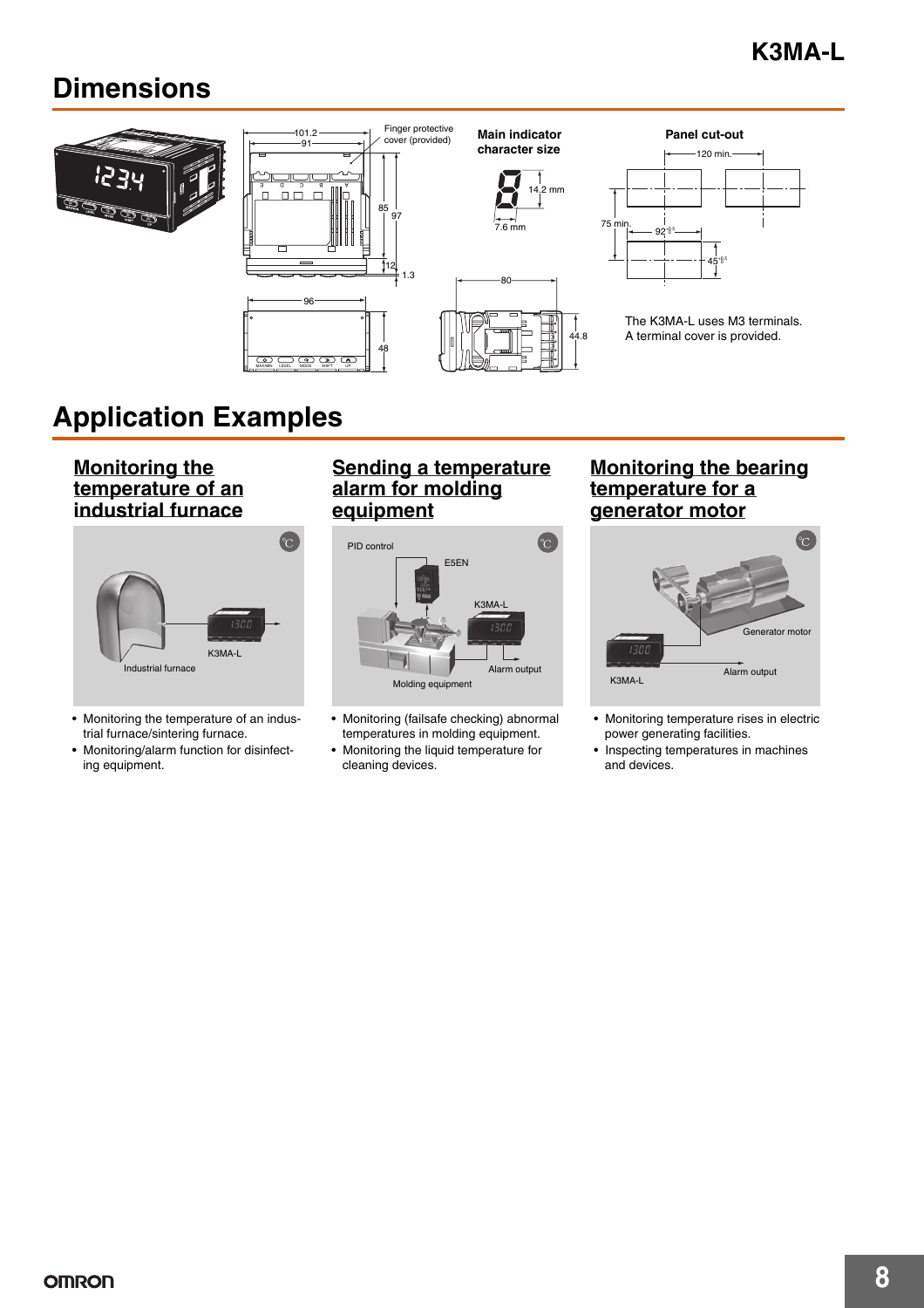# **Installation**

- **1.** Insert the K3MA-L into the panel cut-out hole.
- **2.** For a waterproof installation, insert the rubber gasket onto the body of the K3MA-L.



**3.** Fit the adaptor into the grooves on the left and right sides of the rear case, then push it until it contacts the panel to secure the K3MA-L.



# ■ **LCD** Angle of View

The K3MA is designed to provide the best visibility at the angles shown in the following diagram.



# ■ Rubber Packing **(Sold Separately)**

**K32-P1**



If the rubber packing is lost or damaged, it can be ordered using the following model number: K32-P1.

(Depending on the operating environment, deterioration, contraction, or hardening of the rubber packing may occur and so, in order to ensure the level of waterproofing specified in NEMA4, periodic replacement is recommended.)

**Note:** Rubber packing is provided with the Controller.

# ■ Wiring Precautions

- **•** Use crimp terminals.
- **•** Tighten the terminal screws to a torque of approximately 0.5 N⋅m.
- **•** To avoid the influence of noise, route signal lines and power lines separately.

### ■ **Wiring**

**•** Use the following M3 crimp terminals.



# ■ **Unit Labels (Provided)**

**•** The unit labels are not attached to the K3MA-L. Select the desired labels from the provided sheet.

|       |   | <u>A V A</u>  %  J  Pa |              |             |    |     | Ω  |
|-------|---|------------------------|--------------|-------------|----|-----|----|
| S     |   | N۱                     |              | $m W C m^3$ |    |     | k  |
| F     | g |                        | min          |             | mm | rpm |    |
| VA    |   |                        | mV           |             | mA |     | Ηz |
| m/min |   |                        | <b>OMRON</b> |             |    |     |    |
|       |   | <b>OUT OUT</b>         |              |             |    |     |    |

**Note:** For scales and gauges, use the unit labels that are specified by the relevant laws or regulations.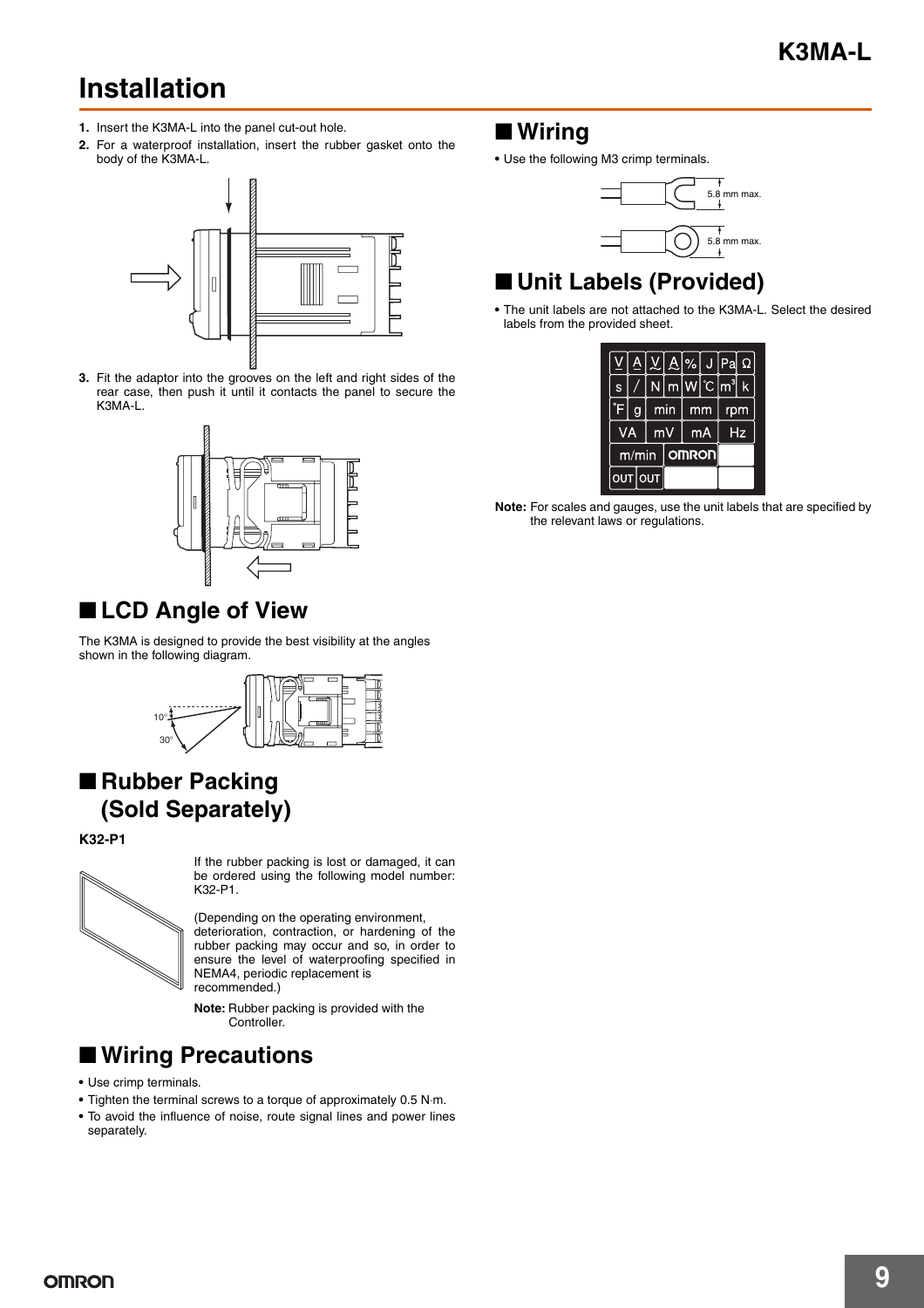# ■ **Operations in Run Mode**

#### **Checking the Maximum and Minimum Values**

The maximum and minimum values can be displayed by pressing the MAX/MIN Key while the measurement is being displayed.



The maximum and minimum values can be reset by pressing the MAX/MIN Key for 1 s min. when the maximum or minimum value is displayed.

#### **Checking and Setting Comparative Set Values (for Models with the Comparative Output Function)**

Each time the Mode Key is pressed when the measurement value, maximum value, or minimum value is displayed, the comparative values will be displayed in the following order: OUT1 value (or OUT1 upper-limit value, OUT1 lower-limit value).



### ■ **Adjustment Level Operation**

#### **Setting Temperature Input Shift Values**

#### **Temperature Input Shift**

A shift value can be set for a temperature input.



The value set for the temperature input shift is applied to the entire measurement range of the<br>temperature sensor.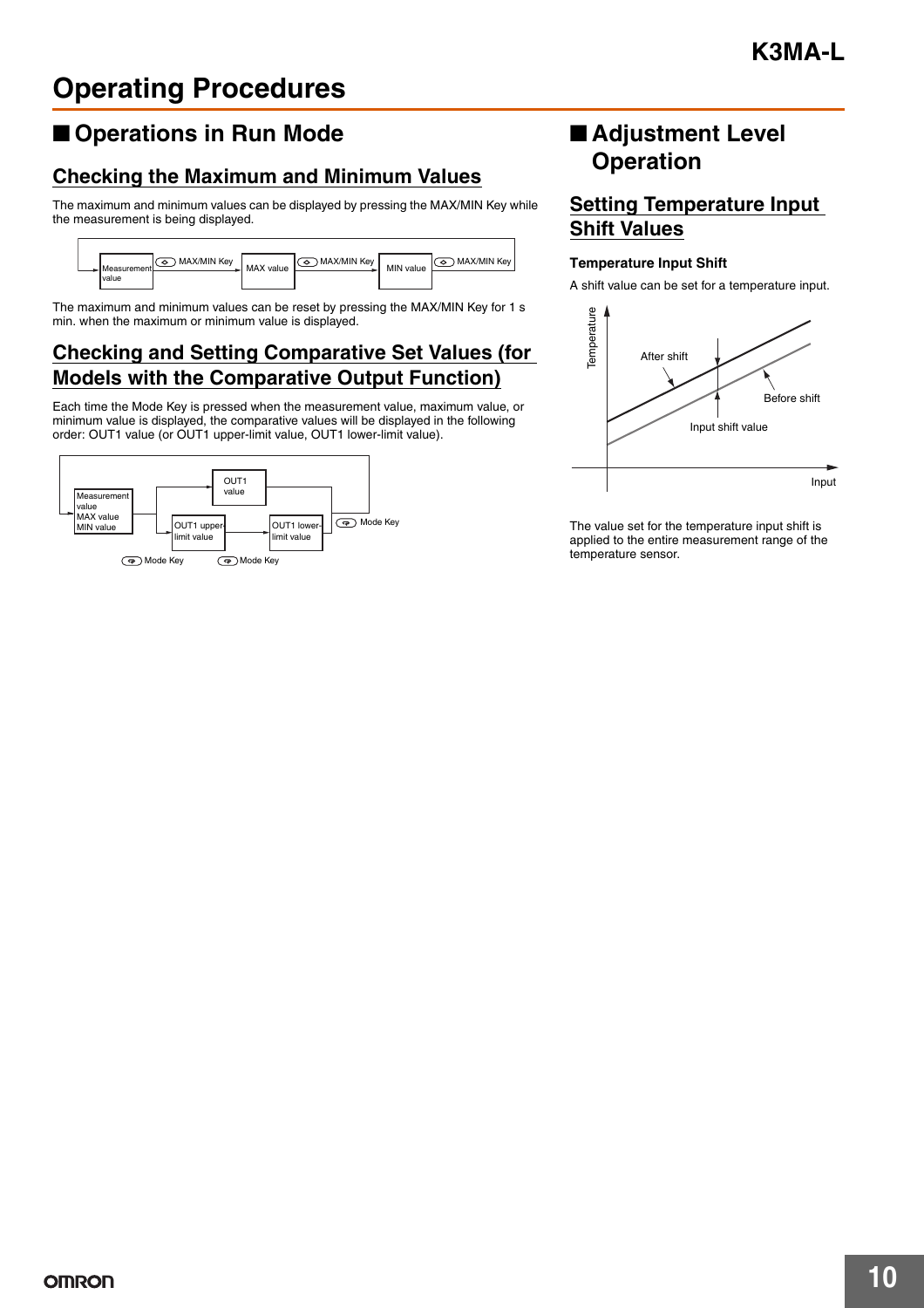# ■ **Levels**

"Level" refers to a grouping of parameters. The following table lists the operations that are possible in each of the levels, and the diagram tells how to move between levels. There are some parameters that are not displayed for certain models.

| Level name                | <b>Function</b>                                                                                  | <b>Measurement</b> |
|---------------------------|--------------------------------------------------------------------------------------------------|--------------------|
| Protect                   | Setting lockouts.                                                                                | Continue           |
| Operation                 | Displaying current values, and setting OUT 1 value.                                              | Continue           |
| Adjustment                | Setting communications writing control.                                                          | Continue           |
| Initial setting           | Making initial settings of input type, output operating action, and other Stopped<br>parameters. |                    |
| Advanced-function setting | Setting average processing, display color settings, and other ad-<br>vanced function parameters. | Stopped            |



**Note:** The move-to-protect-level time can be set in the advanced-function setting level.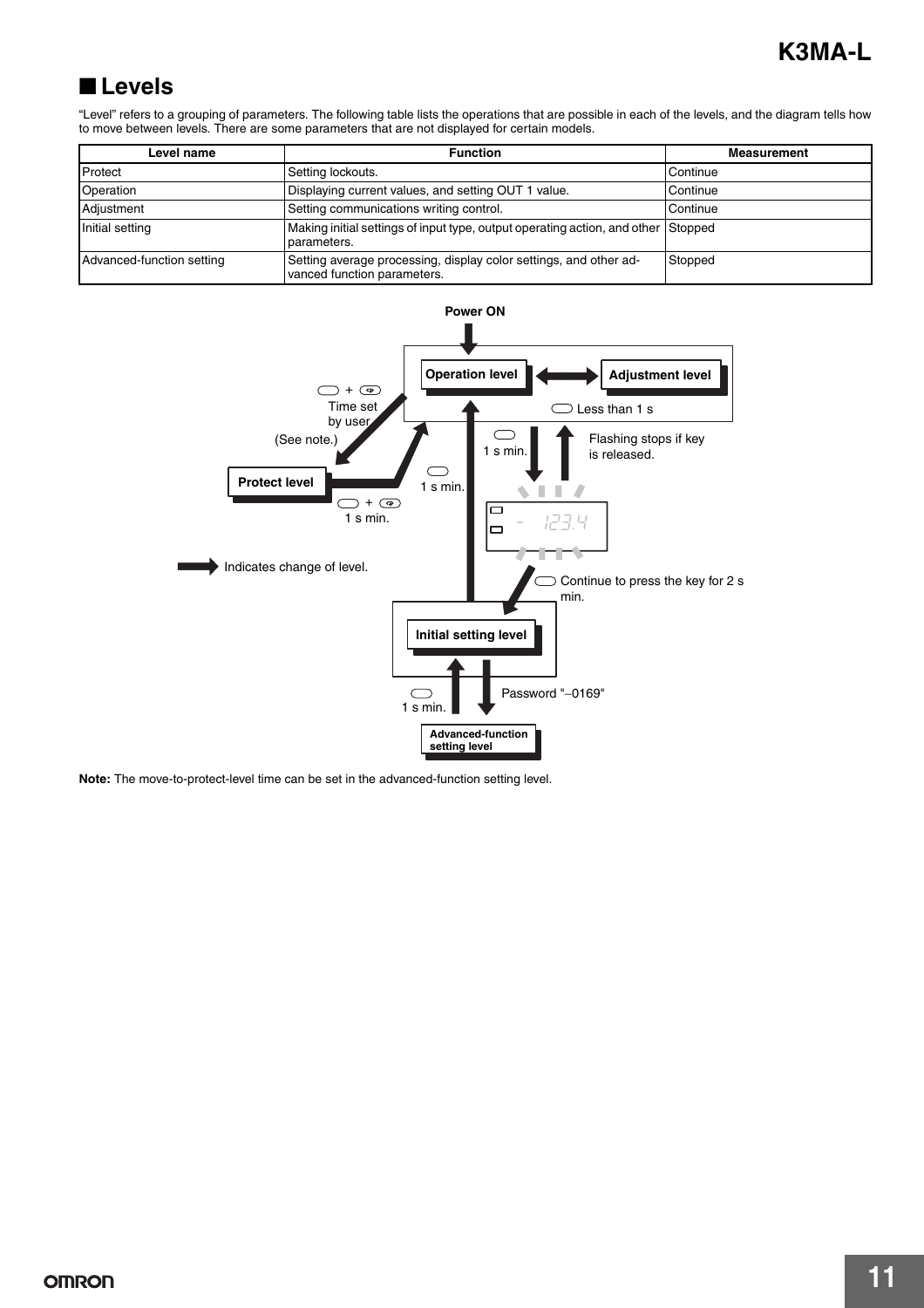### ■ **Parameters**

- **Note:** 1. Some parameters are not displayed for certain models.
	- 2. The K3MA-L will stop measurement if the level is changed to the initial setting level or the advanced-function setting level.
	- 3. If the input range is changed, some parameters are set to default values. Therefore, set the input range first.
	- 4. Settings displayed in reversed colors are defaults.

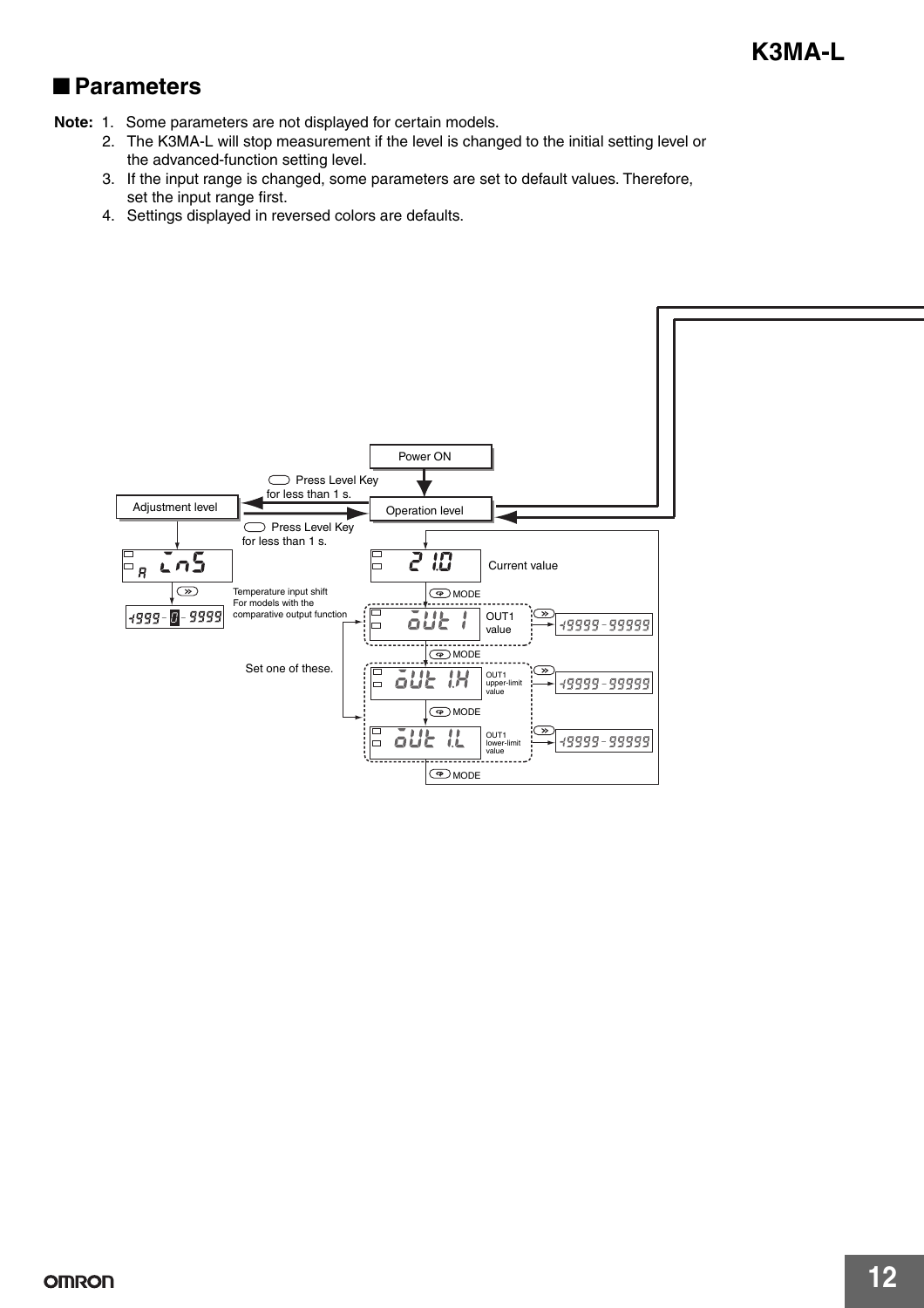

Settings displayed in reversed colors are initial settings.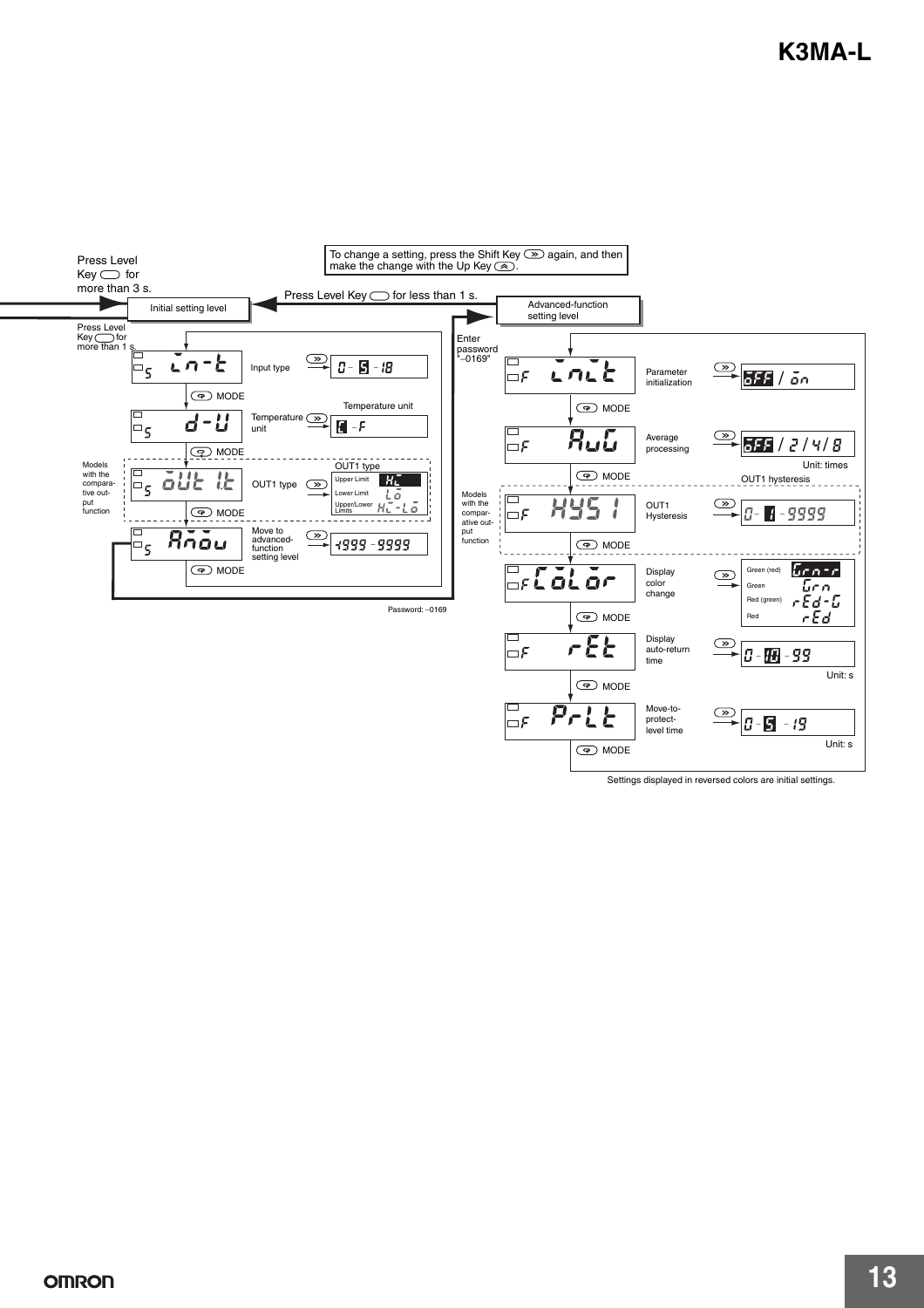

#### **Operation/Adjustment Lockouts**

Restricts key operations for operation level and adjustment level.

| <b>Parame-</b> | <b>Setting</b> | <b>Operation level</b>          | <b>Moving to</b>            |                     |
|----------------|----------------|---------------------------------|-----------------------------|---------------------|
| ter            |                | <b>Process value</b><br>display | <b>Set value</b><br>display | adjustment<br>level |
| āRPE           |                | Allowed                         | Allowed                     | Allowed             |
|                |                | Allowed                         | Allowed                     | Prohibited          |
|                |                | Allowed                         | Prohibited                  | Prohibited          |

**•** Initial setting is 0.

**•** This cannot be displayed on models not equipped with the comparative output function.

#### **Setting Level Lockouts**

Restricts shifting to initial setting level or advanced-function setting level.

| <b>Parameter</b> | <b>Setting</b> | <b>Shift to initial</b><br>setting level | Shift to<br>advanced-<br>function<br>setting level |
|------------------|----------------|------------------------------------------|----------------------------------------------------|
| <b>CEPE</b>      |                | Allowed                                  | Allowed                                            |
|                  |                | Allowed                                  | Prohibited                                         |
|                  |                | Prohibited                               | Prohibited                                         |

#### **Setting Change Lockout**

Restricts setting changes by key operation. When this lockout is set, it is no longer possible to shift to a setting change mode.

| Setting<br>Parameter |     | Setting change by key<br>operation |  |
|----------------------|-----|------------------------------------|--|
| $U_F P_F$            | āFF | Allowed                            |  |
|                      | on  | Prohibited                         |  |

However, all protect level parameters can still be changed.

# ■ **Initial Settings**



Measurement starts.